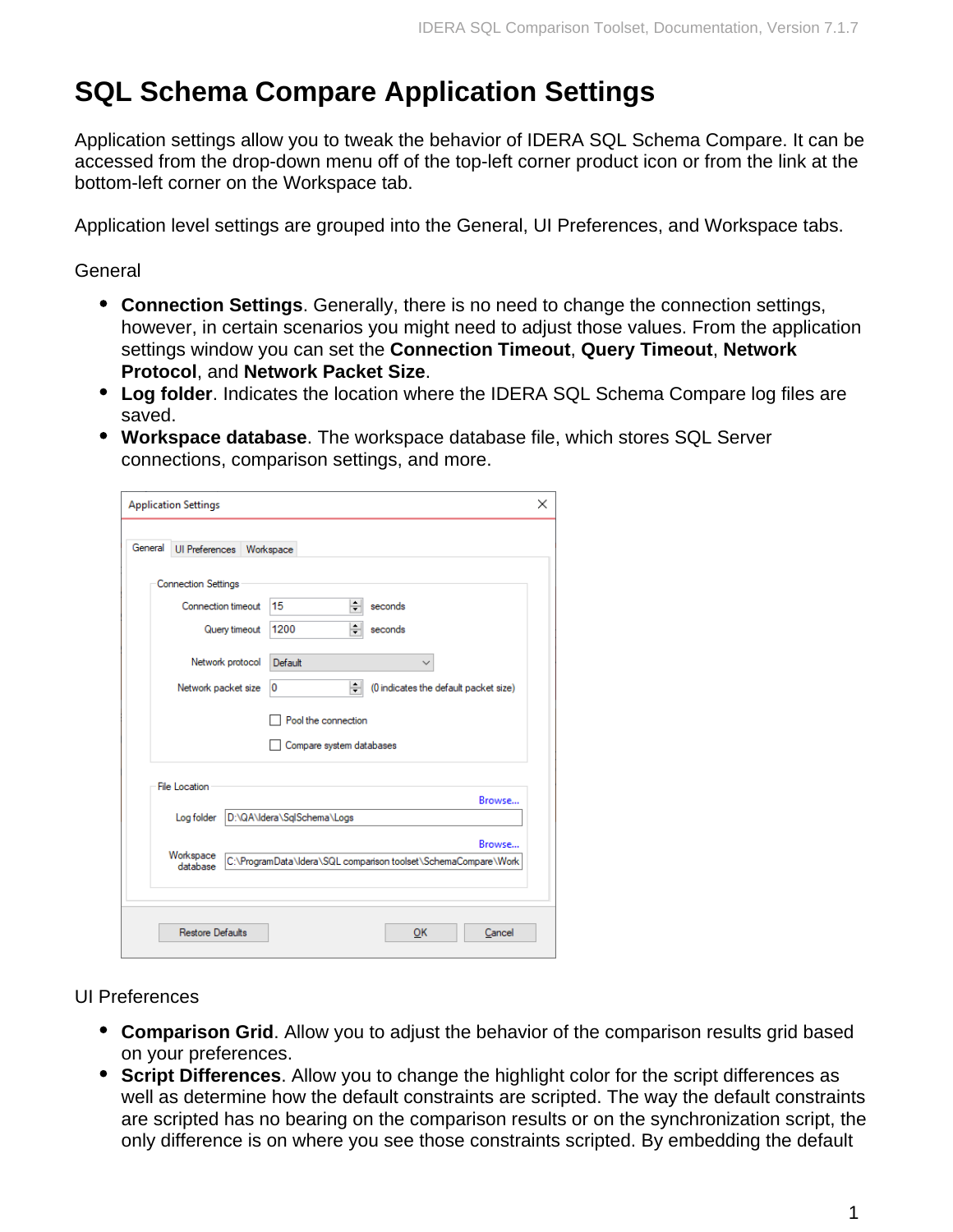constraints in the table script it is easier to see why two columns might be marked as different. If the default constraints are scripted separately then you might see two seemingly identical columns marked as different and you will need to scroll down below the table script to see what is different.

| <b>Application Settings</b>                                                                        | × |
|----------------------------------------------------------------------------------------------------|---|
| General UI Preferences<br>Workspace                                                                |   |
| Comparison Grid                                                                                    |   |
| Group database objects by<br><b>Entity Type</b>                                                    |   |
| $\sqrt{\phantom{a}}$ Always expand the first group                                                 |   |
| $\sqrt{\phantom{a}}$ Show equal objects by default                                                 |   |
| $\sqrt{\phantom{a}}$ Show different objects by default                                             |   |
| Show objects on the source by default                                                              |   |
| $\vee$ Show objects on the target by default                                                       |   |
| Script Differences<br>$\sqrt{\phantom{a}}$ Script default constraints embedded in the table script |   |
| Default color for script differences:<br>Edit                                                      |   |
|                                                                                                    |   |
| <b>Restore Defaults</b><br>Cancel<br>ок                                                            |   |

## **Workspace**

Contains settings related to the workspace and comparison sessions.

- **Sessions**
	- **Save sessions**. By default is checked. It instructs the IDERA SQL Schema Compare to save comparison sessions for future use. A saved session contains all the necessary information so that you can rerun the comparison with one click. Saved sessions appear on the main panel of the Workspace tab.
	- **Max number of sessions in history**. By default, IDERA SQL Schema Compare keeps the last 25 sessions. Although there is no noticeable performance difference on application launch related to the number of sessions stored you may choose to set this parameter to a lower number. Allowable values are 1 to 25.
	- **Sort sessions by**. Use this option to change the order in which the stored sessions appear in the Workspace tab.
- **Layout**
	- Allows you to custom session coloring. You can select from built-in color schemas or pick custom colors.